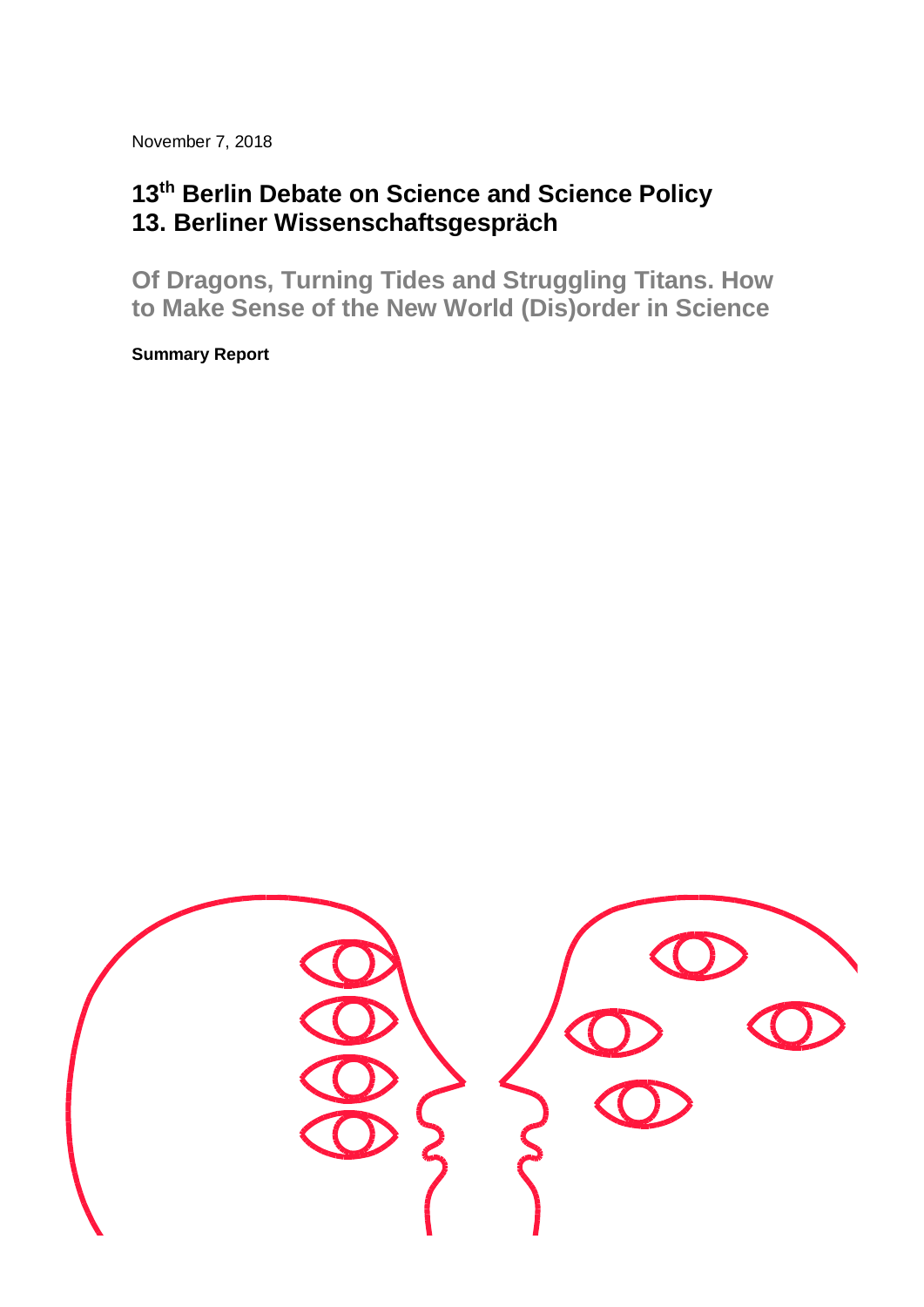# **Foreword**

The Robert Bosch Stiftung started the Berlin Debates on Science and Science Policy in 2001. Since then, our ambition with this format has always been threefold. To address mega-trends in science and science policy which affect or challenge scientists all over the world. To find the perfect mix of distinguished guests for each particular subject. And to create a safe intellectual space where ideas can be exchanged openly and solutions formulated.

For this 13th edition, held in Berlin on November 7, 2018, we addressed the most challenging topic we have had in a long time. We talked about the shifts in the global scientific landscape, about new players, about new models of globalized or localized science. This might sound rather innocent. However, it was our intention to not only describe the emerging new landscapes, but also to discuss potential ways of structuring, or maybe even governing this new world order in science. Which ultimately implied: thinking and talking about power. About competition. About who is winning and who is losing, about dominance or fear of being dominated. Because science is no longer (or has never been) an ivory-tower pleasure of noble truth-seekers. It is a multi-billion Dollar business and a powerful driver of innovation and growth. Our challenge as hosts was further intensified by the fact that we held our discussions in a Western city, invited by a dominantly white, Western foundation.

We were perfectly aware of the pitfalls that lie in this constellation – and tried our best to overcome them. First of all, we hosted a group of very diverse experts and decision-makers from all over the world, to make this a truly multipolar debate. And we structured the agenda to lead us away from the zero-sum-logic of the nation state, towards a truly global perspective.

In this global and humanistic perspective, we asked:

- How can we develop and implement globally shared standards for ethics and transparency in science?
- How can we ensure that globalized science continues to prosper, that people and knowledge flow as freely as possible – even in a world full of political turmoil, sanctions or censorship?
- How can we make sure that scientific resources and research results are used for the benefit of humanity and to address the grand challenges, rather than to be seen as tools to advance the economic or political agenda of a single nation state?

On the search for an answer to these questions, at least two directions seemed conceivable: We could rely on the self-organizing mechanisms of the scientific community – a form of market mechanism. Or we could ask for a more centralized, authoritative or participatory form of global governance. Whichever direc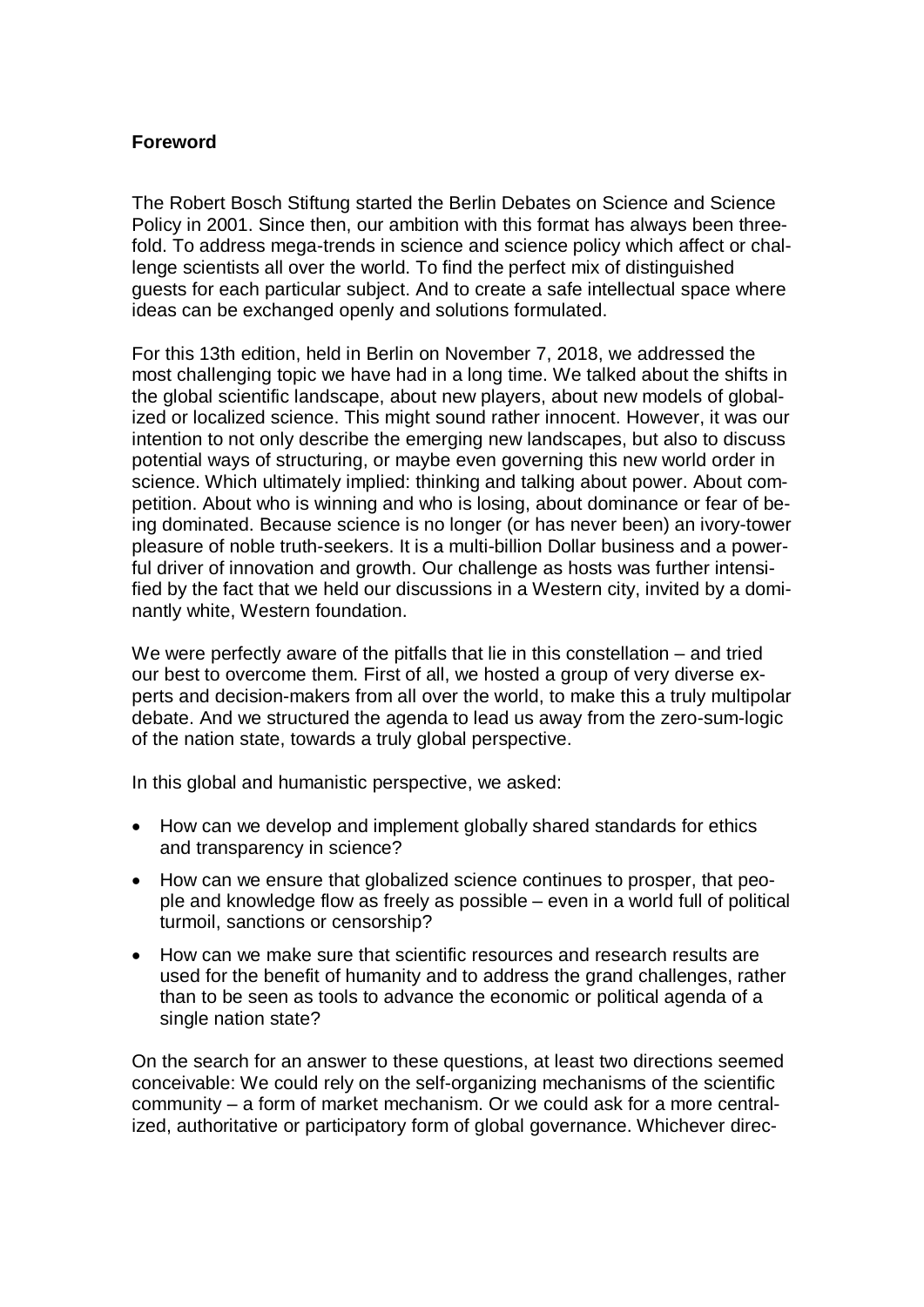tion the answers took, we wanted to advance the Robert Bosch Stiftung's overarching aim: to work together on a global ecosystem in which science for all can flourish and grow.

*Dr. Katrin Rehak-Nitsche*

*Senior Vice President Science and Research, Robert Bosch Stiftung, Germany*

*Dr. Ingrid Wünning-Tschol*

*Senior Vice President Strategic Development, Robert Bosch Stiftung, Germany*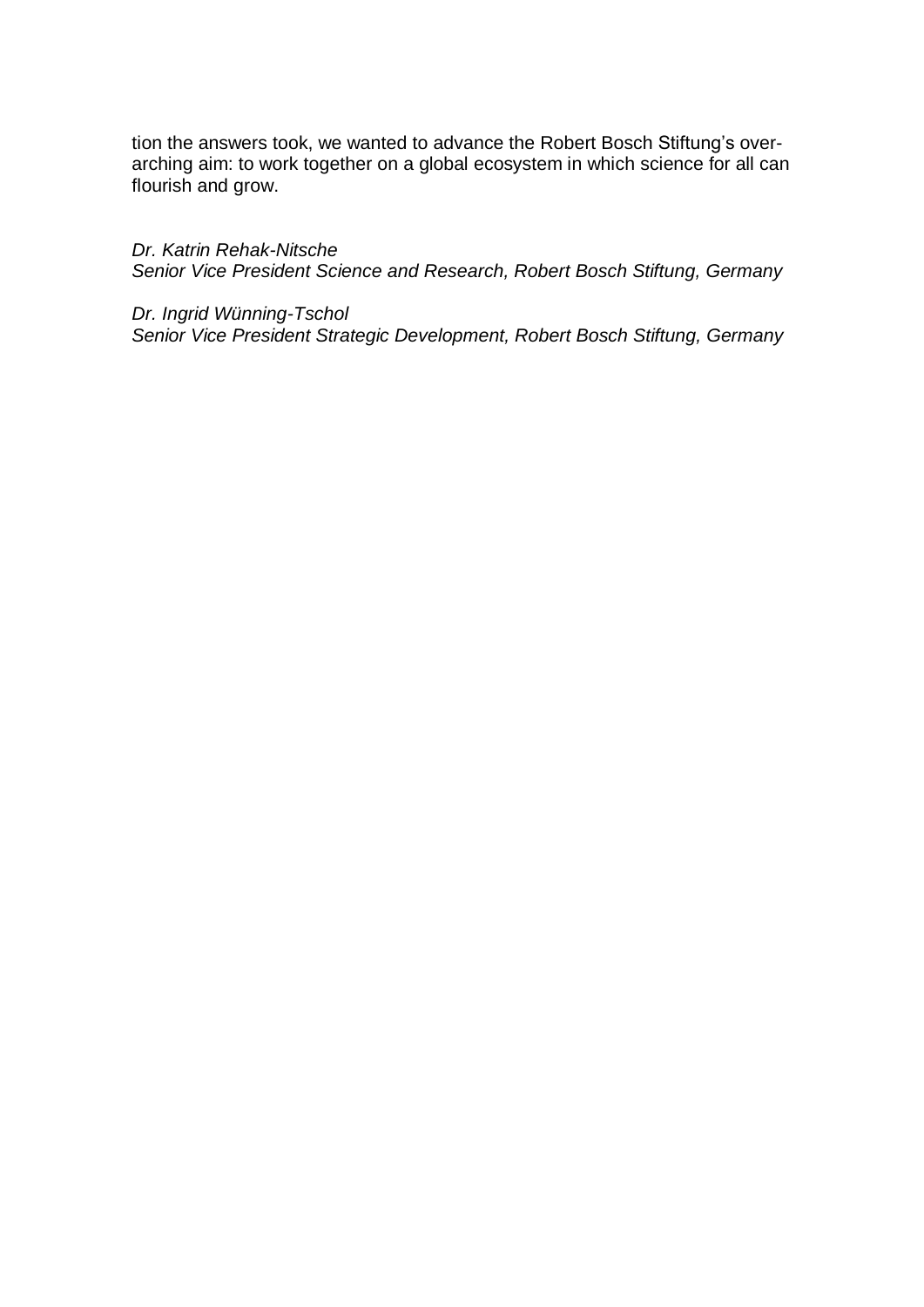# **1. Summary and recommendations**

# **A new global geography of science**

After centuries of dominance by Europe and, latterly, the USA, the geography of science is shifting. China, above all, has become - and will remain - a major player. Others aspire to follow the Chinese example. On the African continent, the development might be less spectacular, but nonetheless remarkable, at least in certain countries. The 2018 Berlin Science Debate examined the implications of this shift.

The result will be a scientific world with multiple centers of influence. New voices already shape and will shape scientific agendas and their implementation, and research will be framed by new, perhaps complementary narratives. The questions researchers ask, and the uses to which their results are put, will shift. They will speak to different, more diverse publics, to legitimate their work. How their actual answers will differ remains to be seen.

Much of the discussion explored the extent to which universal standards might be established and/or maintained across the new map of science. Ethical governance of research, and measures to deal with misconduct, need more work to remain attuned to new global circumstances. This also applies for initiatives to maximize access to and exploitation of knowledge for global benefit. In addition, all these efforts need to take more account of historical and cultural differences as new research systems take shape in different countries and regions.

There is also much to consider in relation to the most important research resource: people – and their careers. The USA remains a magnet for researchers from overseas, though recent political changes may begin to weaken the effect. But to what extent should other countries encourage their best researchers to work abroad? What are the benefits, and when might they return? As answers evolve, how best to maintain free movement and the free exchange of ideas, which is the lifeblood of science? Scientists are naturally global citizens, it was said. But what, exactly, might that mean in practice in the 21st century?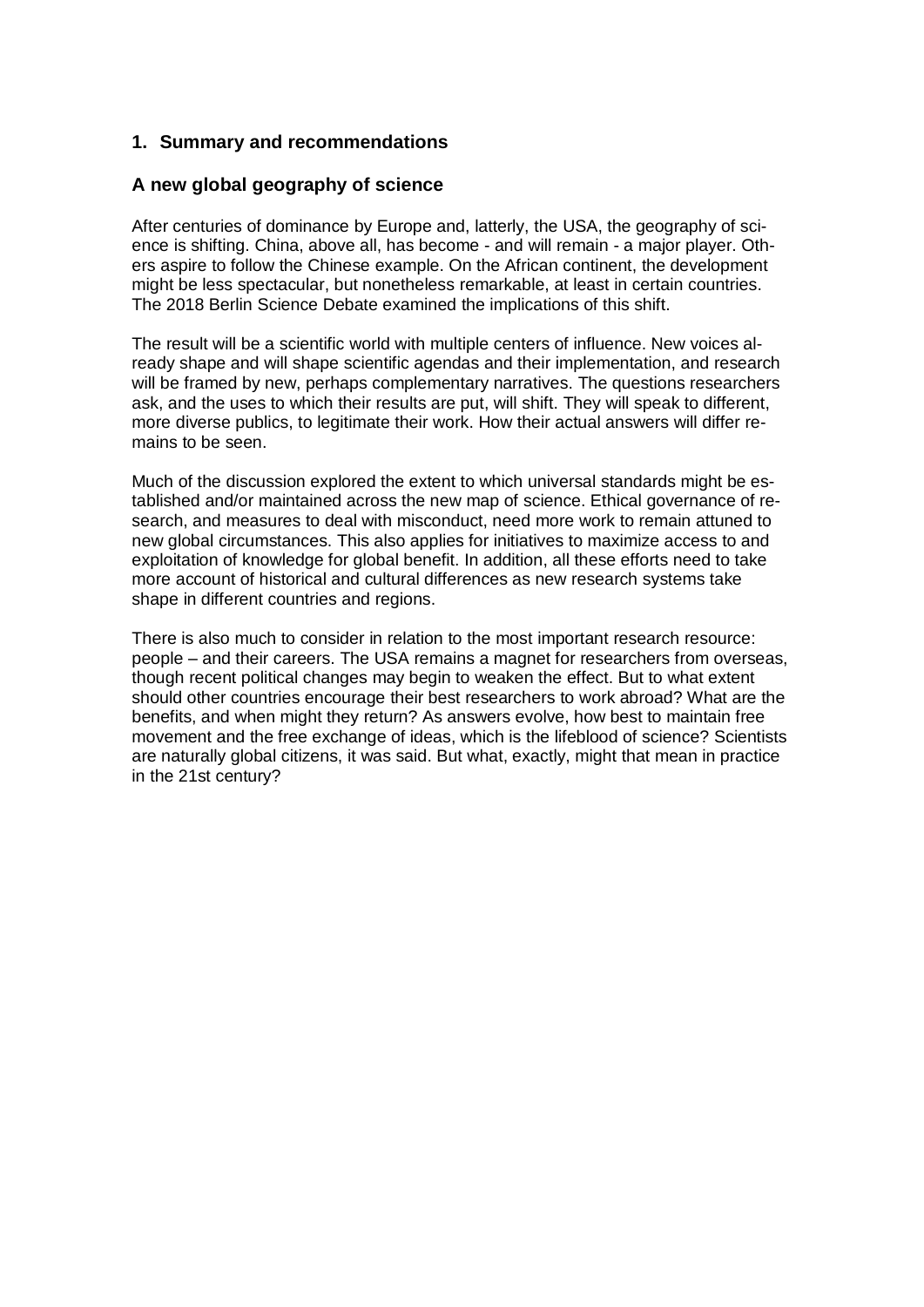# **Recommendations for a globalized (or cosmopolitanized) science**

# **To maintain ethical standards in global research**

- ❖ Embed social and ethical issues in science education, at all levels.
- ❖ While acknowledging local differences, keep in mind that some standards are (and should be) universal - such as shunning fraud, falsification or fabrication of data.
- ❖ Adopt codes of conduct, such as that elaborated by the EC TRUST project, for research partnerships between high and lower-income settings. Build on the general principles of co-production, fairness, respect, care and honesty.
- ❖ Align publishers' and funders' policies integrity, research data and other issues.
- ❖ Worry less: We are already doing most of what we need to do to deal with scientific misconduct. Scientists' collective interest helps ensure self-regulation can be effective.

### **To remove borders and barriers and help ensure free flow of people, knowledge and data**

- ❖ Improve data gathering on movements of researchers, taking account as far as possible - of the complexity of research careers and collaborations.
- ❖ Ensure funders and publishers should collaborate to produce infrastructure and incentives and then mandate sharing of data, materials, protocols and information genuine open science.
- ❖ Ensure acknowledgment, and due recognition, of those who acquire data, as well as the data analysts - through ordering of authorship or other devices.
- ❖ Encourage data sharing by researchers by ensuring the papers data sets are linked to or are cited properly by others who may use them, and agreeing user-friendly formats for data input to repositories.
- ❖ Make sure that interior ministries understand the importance of, for example, access to visas for scientific conferences, as well as science ministries.
- ❖ Remember that indicators are imperfect, and will remain unsatisfactory in some ways even as data collection improves. Simple variables always fall short of capturing the workings of what may best be thought of as a research ecosystem.
- ❖ Produce a database of existing charters and protocols on access building on work such as the Global Open Access Portal. (See [http://www.unesco.org/new/en/com](http://www.unesco.org/new/en/communication-and-information/portals-and-platforms/goap/)[munication-and-information/portals-and-platforms/goap/\)](http://www.unesco.org/new/en/communication-and-information/portals-and-platforms/goap/). Make it easier for funders to see if they are following best practice.

## **To ensure that scientific progress is shared globally and used to tackle the world's grand challenges**

❖ Develop co-production. By: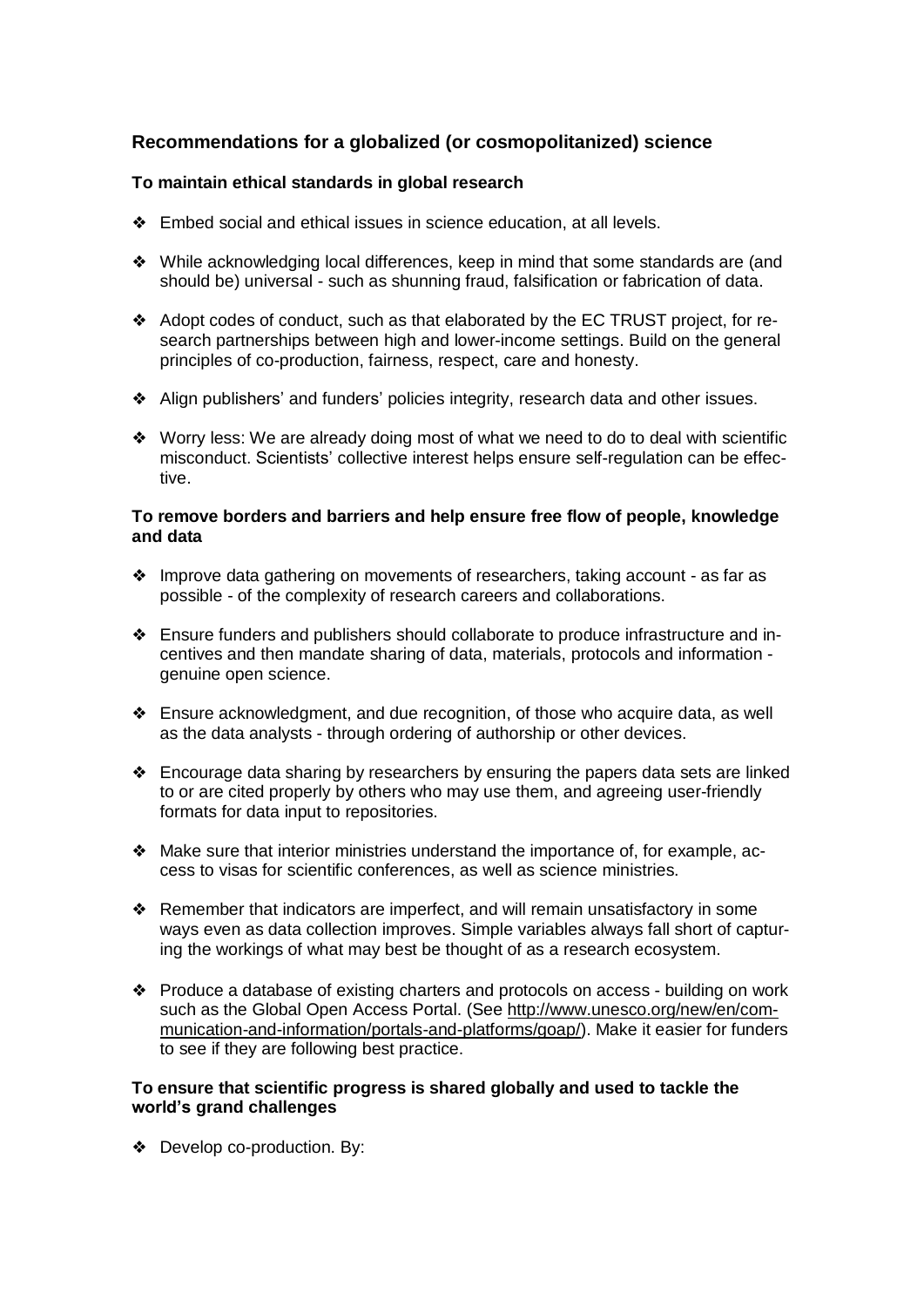- o experimenting with new forms of engagement that allow genuine exchange of values and knowledge.
- $\circ$  appreciating local differences, local culture, local values and local knowledge.
- o defining governance structures that draw in new actors, who can help ensure relevance to local constituencies.
- ❖ Institute better ways of appreciating/recognizing people who want to do science for public good, across generations.
- ❖ Mandate a second abstract for journal papers: a lay summary that explains to a particular community what the benefit of the research is or could be, one day.
- ❖ Devise ways for research projects to render sustainability accounting, just as they have to comply with financial accounting.
- ❖ Beware mixing research and development in this discussion: they are different things.
- ❖ Promote work on grand challenges by changes in funding. Scientists go where the money goes - which is properly a political decision.
- ❖ Do not promote top-down initiatives to the detriment of bottom-up funding. Leave room for the best ideas, selected by peer review: trust the researchers.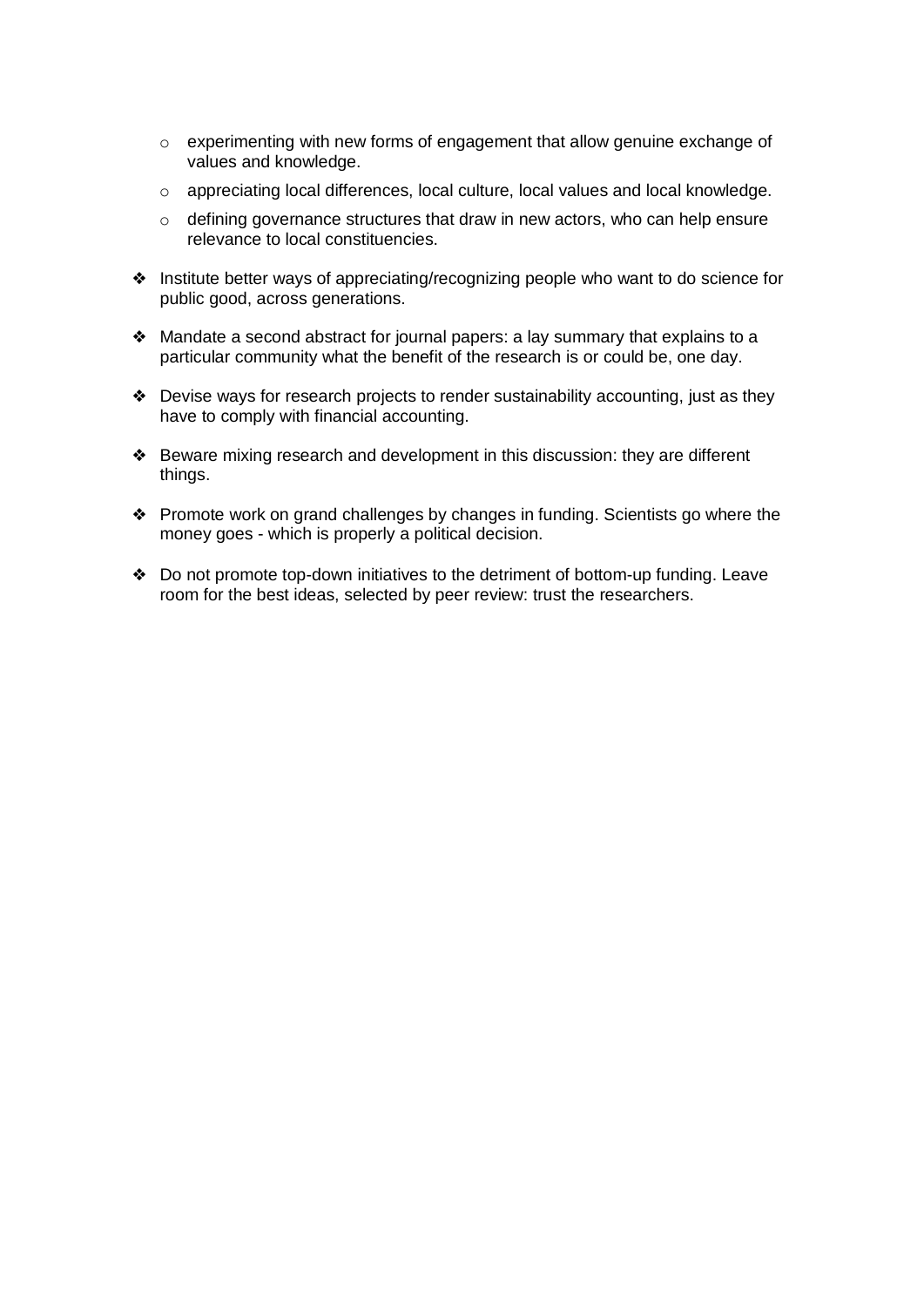# **1. Mapping the New Geography of Science**

The rise of China is the most prominent feature of  $21<sup>st</sup>$  century science trends, by far. A single indicator can stand for many others. In 2003, China's share of the global total of papers in science and engineering was 7 per cent. By 2016, it had grown to 20 per cent.

As Reinhilde Veugelers, Professor of Managerial Economics, Strategy and Innovation, K.U. Leuven, Belgium outlined, other indicators point the same way. Recent shifts in the global share of the top one per cent of papers, of citations, or in the number of science graduates or PhDs, all show China growing rapidly. There are caveats. The nation's rise in biomedical science is less rapid than in other fields, for example. But the overall increase in quantity, and quality, is marked.

The implications of this are still unfolding. The USA remains a magnet for scientific talent. Just over a third of PhDs in science and engineering in the US in 2015 were awarded to non-US citizens. The Berlin Debate coincided with the US mid-term elections, which underlined that there is no hard data yet on any effects that may be evident from the changes there of the last two years. Nevertheless, it appears the flow of PhD students (around 5,000 a year) and postdocs from China to the US is likely to continue. And Chinese scientists and engineers are significantly more likely than those from other countries to extend their time in the US, with four fifths remaining there beyond the end of their doctorate.

The US is also China's most important scientific collaborator, as measured by co-publication. However, the US accounts for a big share of co-authorships in other countries or regions so that is perhaps a reflection of its importance in world science rather than of any special relationship between the US and China.

In Veugelers' view, the overall picture is of a strong US-China nexus, built on "sticky" networks and a sustained flow of people. "Networks of scientific collaboration change very slowly, and are very much correlated with how much mobility there is among scientists", she emphasized.

## **Multi-polar world: multiple futures**

What possible futures follow from a continued strengthening of Chinese research, consolidating a multi-polar scientific world? That depends partly on how China's ambitions play out, she argued. If China emphasizes indigenous scientific capacity, for example, that could imply a reduction in overseas connections, although the increase in the number of researchers would offset that. There is also, of course, uncertainty attaching to the possibility of US retrenchment behind national borders. In the EU, which is less well-connected to Chinese science at present, there may be opportunity for increasing collaboration, but that depends partly on maintaining integration and openness in EU science. And it remains to be seen whether the rest of the world enjoys more opportunities for scientific growth in a multi-polar world, or faces having to deal with dominant regions that are each more inward looking.

Cong Cao, Professor of Innovation Studies, at the University of Nottingham, Ningbo, China put more detail on China's rapid rise - whether measured in terms of spending, number of scientists, papers in international journals, citations, patents, or new Chinabased multinational companies.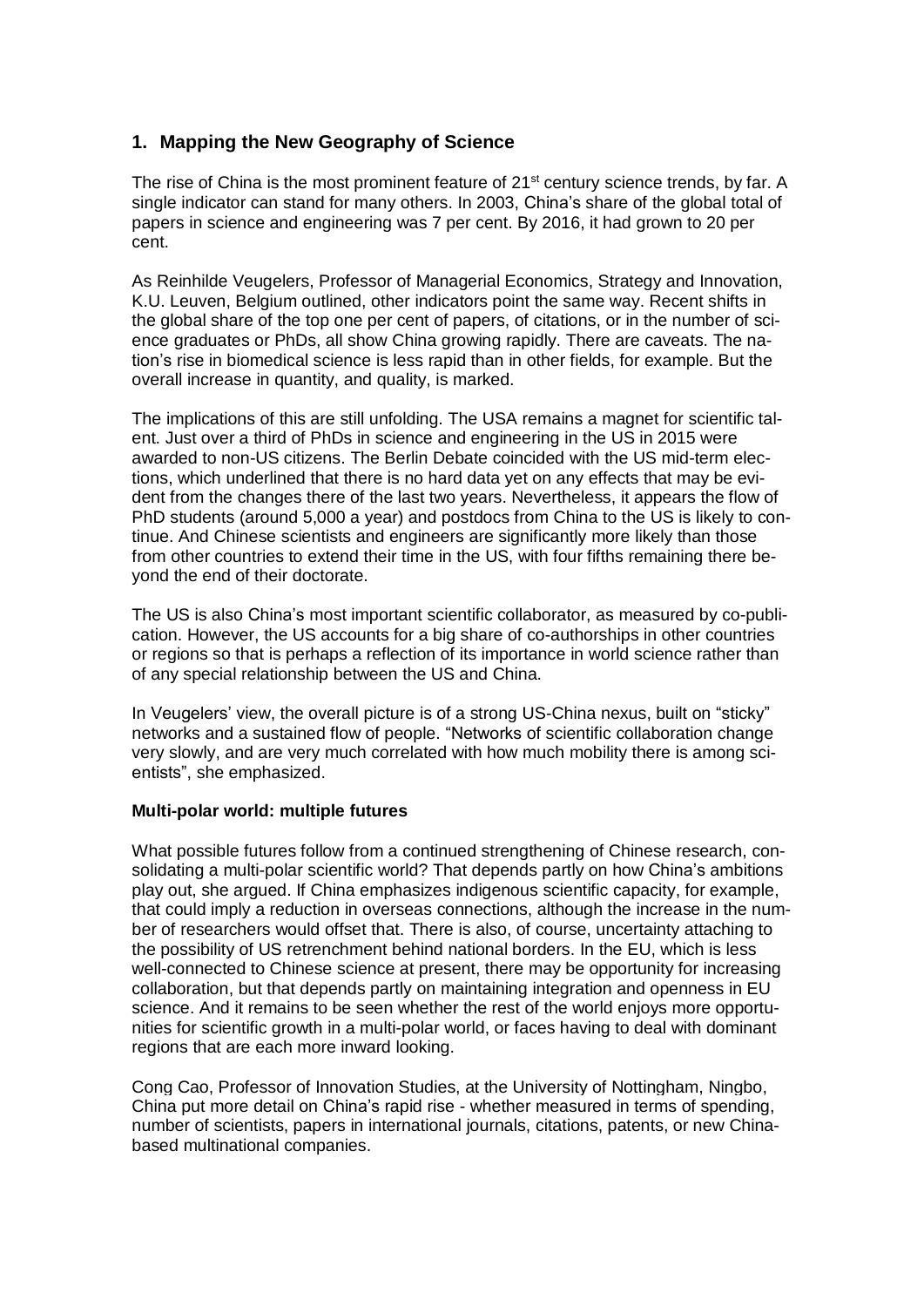This growth across the board is a result of a committed Chinese effort to reform its domestic science and technology system to make it more effective, efficient and responsive to the challenges of social and economic development. Government policy envisages rejuvenating the nation with science, technology and innovation (hereafter ST&I), expedited by opening up China to foreign ideas, technology and know-how.

Thus far, a top down approach to these reforms has borne fruit, but Cao cautioned that the country has no room for complacency. As Chinese science approaches parity with other nations or regions, individual efforts and bottom-up initiatives may become more important for future progress. And the relatively low spend on basic research - at around a quarter of the Government's support for R&D, accounting for just five per cent of the national total spend - may indicate that a "follower and free-rider" mentality has not yet entirely dissipated.

#### **Where China leads, can others follow?**

The speed of China's rise to prominence can make it harder to get a clear view of developments in some other regions. Review global data, and the rapid change in China's contribution to ST&I registers so strongly that it drowns out other signals. Nevertheless, China is only one example of what speakers at the meeting considered a general trend. Governments just about everywhere, it was said, recognize the importance of ST&I for the future. But results elsewhere are less spectacular, so far.

In Africa, not surprisingly the picture is very mixed. As Tade Aina, Director of the Partnership for African Social & Governance Research (PASGR), Nairobi put it, the key thing to bear in mind is that the continent is complex, and scientific effort may be fragmented. Analysis needs to be more nuanced and context-specific. As he reminded the meeting, China is a single country, while Africa has 54 different states. They vary in size, governance, politics, and education systems. For example, there is a strong resource pool in countries such as South Africa, Nigeria, Ethiopia and Kenya. But attention is also needed to issues of governance and politics, infrastructure and systems, and the nature of investment. A country like Rwanda may be low in current resources but is strong in leadership, governance and the creation of an environment for investment in science, technology and innovation.

Moreover, continent-wide database coverage is poor. "There will be no transformation in the continent in relation to ST&I or Higher Education systems if we do not take data very seriously.", he said.

He argued that China's "massively strong state" was a key to the nation's scientific rise. African countries faced a range of circumstances, and it was relatively rare for a single nation to enjoy both strong scientific resources and infrastructure *and* effective state support and governance. In the end, he stressed, growth and transformation of ST&I in any country need political action, which in turn depends on creation of a constituency and coalitions that support science. Leadership in this regard was commonly a weak link, and developing African leaders was crucial: "This must be home grown. No matter what the investments are from outside, the indigenous factor is going to be what is significant in changing the continent."

On the question of mobility of scientific talent within Africa, South Africa used to be the major draw, but some regional hubs are beginning to emerge, as in Nairobi or Dakar. And there is cross-national collaboration in areas where no single nation can offer the capacity needed. Pamela Andanda, Professor of Law at the University of the Witwatersrand, pointed out that some who have come to South Africa from other nations on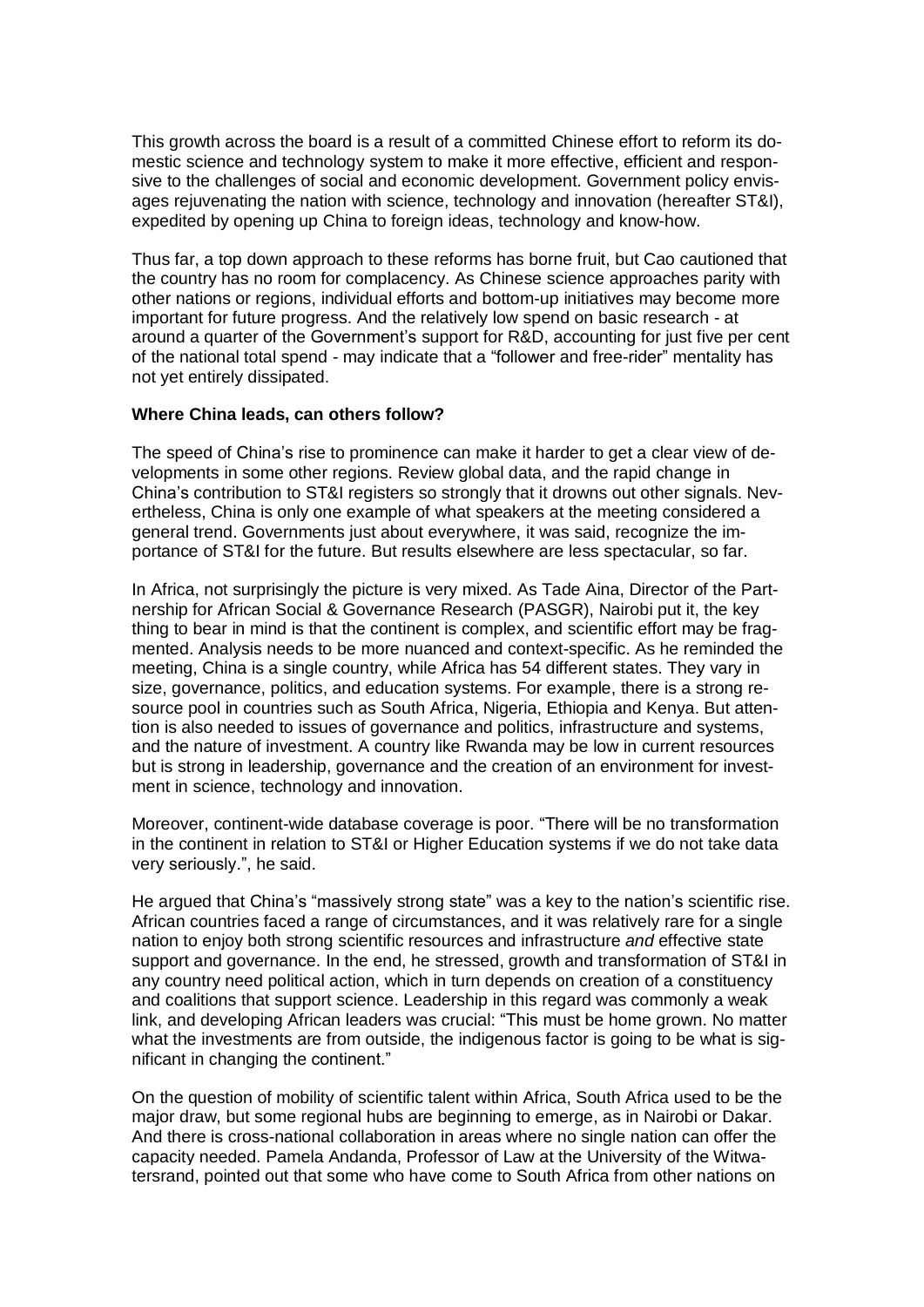the continent remain there because they believe that is where they can best contribute to Africa as a whole.

Science and science policy in Arab countries are also hampered by weak institutions, and reliance on an extractive economy, according to Samia Nour, Professor of Economics at the University of Khartoum. There has been a measurable increase in activity, with a modest increase in the region's share of global R&D expenditure (up from 0.8 per cent of the total in 2007 to 1.00 per cent by 2013), and rises in R&D intensity and in the number of publications. This is mostly state-led. In most Arab states, the majority of R&D is government-funded, with private sector efforts as yet poorly developed. One indication of change to come is that more Arab governments are beginning to monitor their own science systems, with such efforts already under way in Egypt, Jordan, Lebanon, Palestine and Tunisia.

#### **How can we understand scientific development?**

In discussion several contributors emphasized that indicators are imperfect. It is not advisable to assess movements in national science and technology only on simple variables, even if this is where we have usable data. Our thinking should embrace the entire research ecosystem, said Helga Nowotny, Chair of the ERA Council Forum in Vienna.

It is also helpful to broaden the discussion to take in other countries, and other histories, urged Jean-Pierre Bourguignon, President of the European Research Council. South Korea is particularly instructive, in his view. Its success in growing its science and technology system rests on steady support for education, a policy that has been kept up for 60 years as governments come and go. The moral of the story here is that deep change takes a long time, but sustained effort can yield extraordinary results.

But such a policy also has to be monitored, lest progress hit a ceiling because some other factor blocks access to the next level in research. In Korea, it became apparent and was ultimately recognized by governments - that the intensity of basic research needed a separate boost.

This related to earlier comments about China's support for basic research, but Ulrich Schreiterer of the WZB Berlin Social Science Centre wondered if calling for more investment in basic research relied on earlier concepts of research organization, dating back as far as Vannevar Bush's report to the US government on the "endless frontier" in 1945. The overview produced by Nowotny and colleagues in the 1990s, in *The New Production of Knowledge*, outlines new modes of work that involve more complex, and contingent formations than older models of research. This suggested one should be cautious about identifying a lack of basic research in China.

That, and the importance of local cultures, also means that Korean efforts to boost basic research might be compromised. In 2013 South Korea identified what was dubbed a "glass ceiling" in basic research. The response was to try and copy foreign models like the Riken Institute in Japan and Max Planck in Germany. However, argued Schreiterer, "the whole working of the Korean research and science systems are completely out of tune with that. The attitudes, the motivations, the workings of how people do their research and what they are looking for need to be readjusted and tuned and I'm not sure this is going to be as easy as to found a new institution and put a lot of money into it."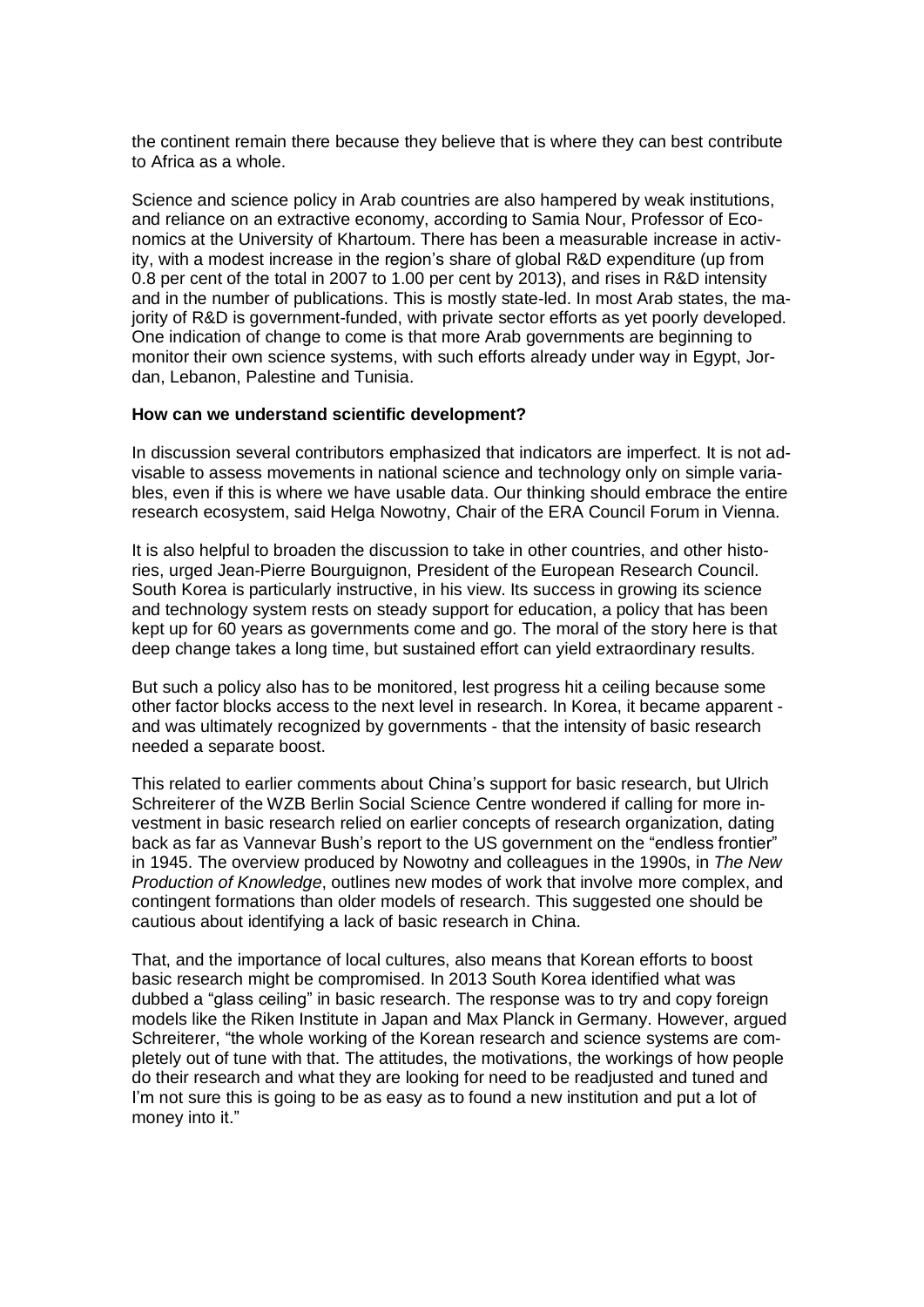Nor is it straightforward to induce researchers who have benefitted from experience abroad to return home, or to allow them to develop their work when they do. Sociologist Joy Zhang, from the University of Kent, distinguished between the flows of knowledge and people, and transfer of other aspects of research culture. It might be that Chinese scientists who train in the US revert to a Chinese way of doing things when they return. She cited a prominent Chinese stem cell scientist who had stayed in the UK because he believed he could contribute more to Chinese science that way. If he had gone back, he feared, the research culture and institutional structure would not have allowed him to do his best work. Ingrid Wünning Tschol of the Robert Bosch Stiftung observed that German researchers had identified early independence as one of the strongest inducements to return to the country after training abroad.

#### **Importing researchers: sign of strength, or weakness?**

Another feature of the current landscape that can be read different ways is the continuing movement of researchers from China to the US. North America is still a powerful draw for Chinese researchers, although the balance of movement has changed. Wei Yang, lately President of the National Natural Science Foundation of China reported that 15 years ago the ratio of incoming to outgoing researchers in China was about 1:7. It has now shifted to around 6:7, which Yang held was about right: "We think 1:1 is not the best way".

The demand for overseas skills suggests that the US cannot furnish the workforce its research system needs, suggested Bourguignon. On the other hand, as Max Voegler, Vice-President, Global Strategic Networks for Elsevier in Berlin, pointed out, US success in enticing researchers from overseas to stay was also a sign of strength - and a potential lesson for other regions. "If you have a system that is good at integrating the people that come to it you can build capacity for high-quality research in the long run". And at the moment the US is much better at getting people to come, and wanting to remain, than the EU, over both short and medium term. The important factor here, Carlo Rizzuto, Chair of the General Assembly of CERIC-ERIC in Trieste, argued, was that whatever filters apply on entry - it is easy to enter into US society at every level: "once you're in, you're in".

All of these considerations might be put under the heading of culture, in its broader sense. And that led, finally, to a first airing of the large questions of the role of science in global culture, and how the culture of science relates to other aspects of social organization. Thomas Potthast, Chair for Ethics at the University of Tübingen, observed that applauding the general trend for governments to support science, technology and innovation indicated a shared assumption that more R&D, and more science, makes the world better and improves the human condition: "the old Western, universalist Enlightenment narrative".

Yet we know that some developments have caused harm, and if that is not acknowledged an important part of the discussion never develops. A simple inspection of research agendas discloses an emphasis on supposed defense needs, and on conquering markets. How does that relate to visions of a just and equitable world, or to the need to respond to climate change? These are not always questions that can be aired. "There are countries where young people can question their professor, but certainly not the government", said Flavia Schlegel, Assistant Director-General for Natural Sciences at UNESCO).

However, as she summarized, the overall aim is not necessarily just seeking more science and technology across the board. It is for each country to be able to exploit all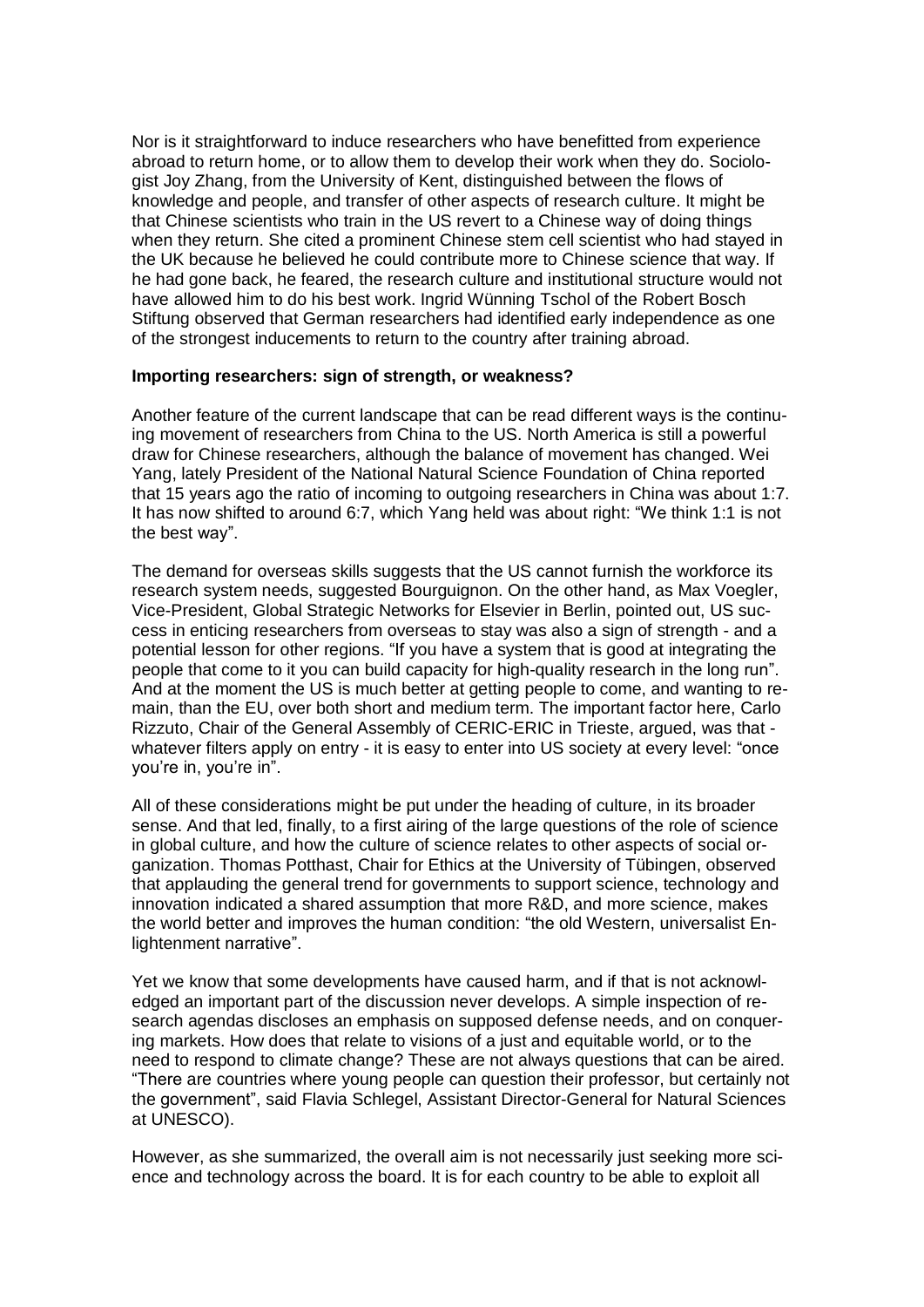their talent, and produce knowledge appropriate to their own culture, history and heritage – and make value for the common good.

# **2. What does "globalized science" mean?**

Science's knowledge claims are global, but scientific work has historically been spread very unevenly across the globe. Spreading intensive practice of science more widely raises a host of questions - not least whether and how globalized science looks different from what came before.

Joy Zhang, pondering broader lessons from the Chinese example, believed there has been a significant change in both the orientation and the governance of science. Globalization is a handy label to reach for here, but she proposed a different process is under way that needs characterizing in more detail. A better term for the emergence of stronger contributions to shaping our scientific future from developing countries would be *cosmopolitanization*.

She saw complementary trends underlying this process. A heightened awareness of scientific uncertainty, and risk, means that research becomes legitimized in more complex ways, and research agendas multiply. With no single right way to develop science, different countries can have different, but equally valid research agendas. Far from globalization, we may see fragmentation in views of emerging science, especially aspects of life sciences such as regulation.

At the same time, whether a national research agenda becomes influential at a global level depends on a negotiation with the interests and concerns of others. This is not straightforward in an arena where historical strengths have been so unevenly spread. Permissive regulation and heavy investment have given China a voice in global science. But China, like other developing countries, "is still struggling to extend the epistemic vision of what science is", said Zhang. If China speaks, who listens?

A telling example comes from recent high-profile life science. China developed the world's first human hybrid embryo in 2001, which was celebrated there as a big step forward. But the international reception was much cooler. "When this result was presented to the world it rapidly became the most controversial piece of research of the year, and won China the famous characterization as the Wild East". China responded with a blanket ban on related research.

However, when the UK picked up the same practice seven years later, it did not attract international condemnation, possibly because the UK's decision was perceived as having gone through a rigorous consultation with stakeholders at home and abroad. The story shows, she suggested, that, "If a country does not actively engage with communicating its research agenda with the global audience, research productivity is not sufficient for any country to challenge a Western model of science."

One implication is that cosmopolitanization is a prescription as well as a description. Chinese regulatory institutions still operate on a model which is narrowly focused on finding a fix for problems raised by international criticism. Individual scientists in China, though, may have a stronger cosmopolitan mindset, exemplified by their pioneering, internationally influential, efforts to frame guidelines for stem cell research, well before their government considered the issue.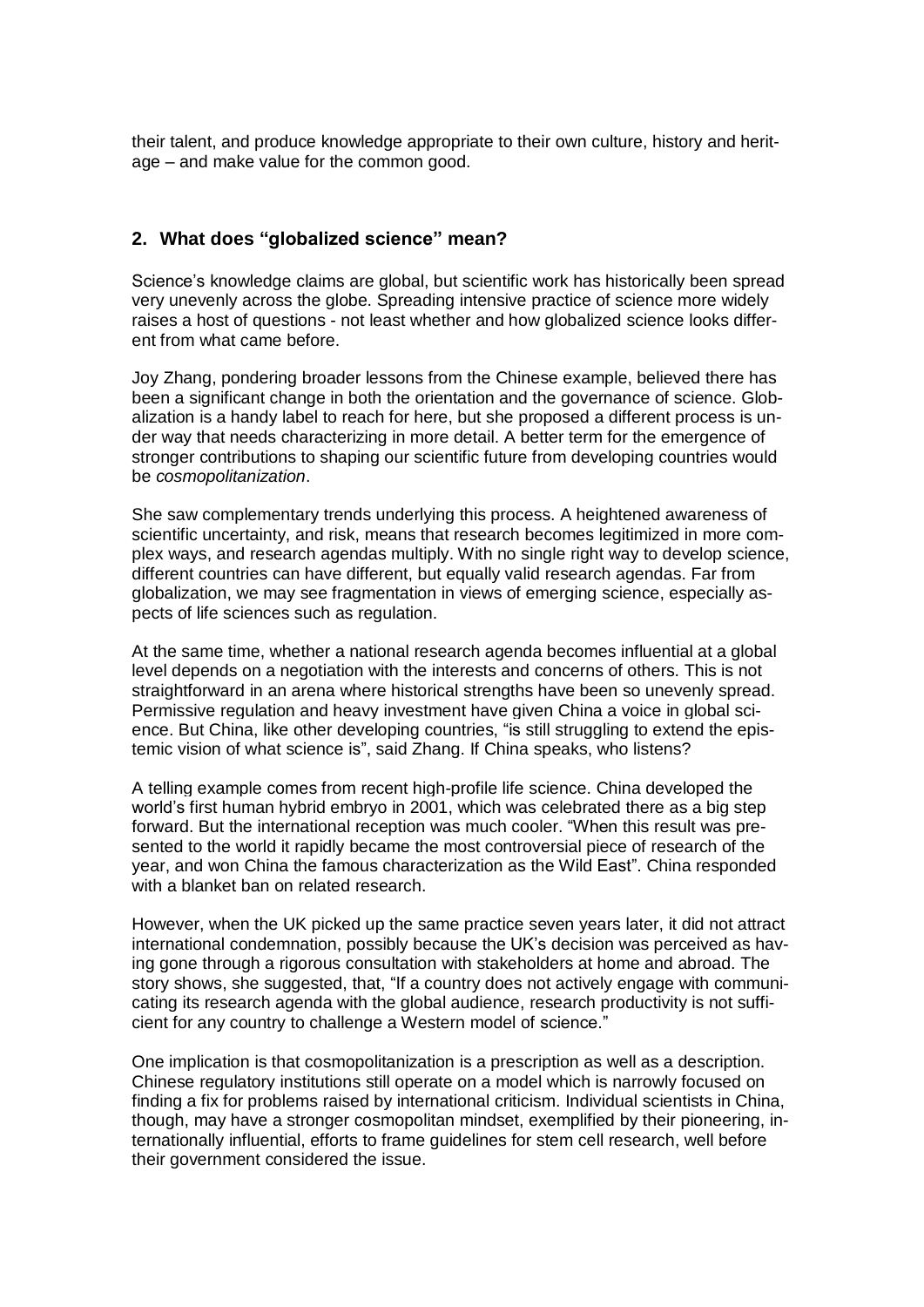Joy Zhang´s conclusion from these episodes is that for the new scientific order to achieve general global benefit calls for both technical and value contributions from different societies. China, as a significant new power in science, needs to get comfortable with the need to engage, "so we can expand the global epistemic vision of what good science is".

#### **New geography of science: and new research agendas?**

This raised queries about what we are taking from that term "epistemic". As Potthast formulated it, there will be different regional and national styles of science and technology. But what does that mean for the contents of knowledge? "Is there a specific East-Asian knowledge on climate change which is not the same, content-wise, as Western knowledge?" One might ask the same question about African or Arabic knowledge.

Aina was skeptical. "It's important to ask what kinds of alternatives China is providing the rest of the world, in organization and epistemology. A lot of us look to China and we thought there was hope. Then they tell us they want 50 MITs!"

Tumani Corrah, Director of the Africa Research Excellence Fund, focused on building capability to tackle locally vital research agendas. The objective for Africa should be ensuring science partnerships are balanced and equitable, and there are benefits for all parties. That hasn't worked that well so far, according to Corrah. Existing partners from the global North, both academic and commercial have ignored capacity building, except when it suited them to develop technical capacity to support their own programs. The result was the scientific equivalent of the extractive agricultural economy. "The whole African research agenda is defined from outside."

Health research offers some of the starkest examples. List the ten most successful health research centers across the continent outside South Africa and all are funded from outside, by the Medical Research Council, Institut Pasteur, US National Institutes of Health or Center for Disease Control.

The result, Corrah declared, was "The words that I hate most in medicine - 'neglected tropical infections'. Why are they neglected? Because they are not easily transmissible, and are confined to Africa". If an infection, such as Zika virus, spreads beyond Africa, there is an immediate, massive response, and containment is likely. But for those infections that do not threaten the North, "we need to establish our own research capacity, so we address these things while they are our problem".

Building capacity requires more than just training PhD students, who remain handmaidens to research agendas defined elsewhere. It depends on creating opportunities to gain experience in the best centers in other countries, to develop as research leaders and, crucially, understand how to present ideas to funders. As he put it, "Lift that bright individual out, and they can develop the skills to win their own research grants."

This was a further affirmation that mobility, of the right kind, is a good thing. But maximizing the benefits is not straightforward. Encourage visitors abroad to return, agreed Veugelers, but not too soon if your concern is capacity building. And individual research capacity won't bear fruit in labs back home struggling to find the skills to maintain their stuff. "Sometimes the guy from Europe takes three months to come and fix your fancy equipment", said Tumani.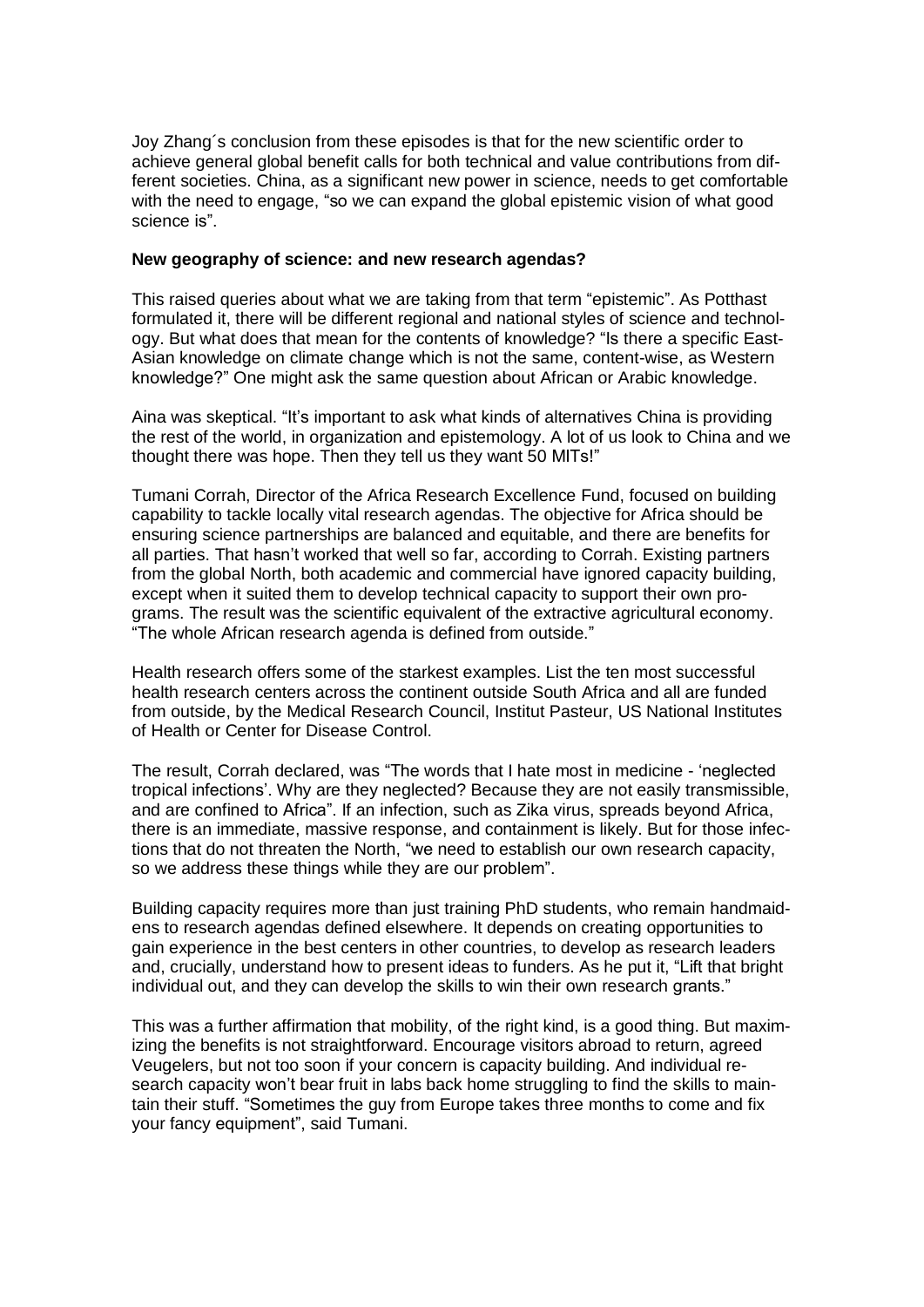A spell abroad is important in learning how to challenge elders, it was said. Cao believed it is still very difficult to question senior professors in China, especially if a researcher returns to their alma mater. But things are changing. The government now mandates retirement at 70, and the average age of Principal Investigators is currently falling by one year, every year. Still, Zhang judged, there is sense of "wait your turn" there when it comes to funding new projects.

As ever, there is a balance to strike here, and other angles to consider. Schlegel observed that one can also learn from the respect for elders evident in China, and that in any case there are hierarchies in every region. Nowotny noted the limitations of encouraging individuals to question established wisdom - the idea needs to be institutionalized, as historical examples such as the foundation of the College de France demonstrate.

As all this scientific travel broadens minds and prepares them to cultivate new ideas, how will the overarching story of science - if there is one - shift as cosmopolitanization moves on? Scientists are by nature global citizens, it was said, but we begin to see how there can be different ways of expressing this. This may involve taking a more critical look at Western discourse, said Schlegel, but, "it's not so much about creating another single narrative, but creating space for the co-existence of narratives." Just as clinical researchers have learnt that good studies need to include all types of patients, so diversity of perspectives will improve the outcomes of science.

At the same time, she emphasized that diversity needs to go along with shared principles, and there is work to do in establishing a process to help define them. "The big governance issue is how we create, or co-produce, global principles and values".

# **3. Toward governance of globalized science**

Pamela Andanda highlighted two exemplary projects that lay the groundwork for some aspects of governance of science and research in a more plural, geographically and culturally diverse global research system. As long ago as 2009 the European Commission published a working group report on Global Governance of Science (details here [https://ec.europa.eu/research/science-society/document\\_library/pdf\\_06/global-govern](https://ec.europa.eu/research/science-society/document_library/pdf_06/global-governance-020609_en.pdf)[ance-020609\\_en.pdf\)](https://ec.europa.eu/research/science-society/document_library/pdf_06/global-governance-020609_en.pdf), covering matters including ethics, open access and openness to insights from other disciplines. One relevant recommendation, for example, was that research projects, including collaborations with scientists from other countries "should seek ways to enact basic fundamental rights of dignity, freedom, equality, solidarity, citizens' rights, and justice in ways that also seek to respect and learn from the social and cultural contexts of non-Europeans – by, e.g., expert and public deliberations that develop and apply ideals of reconciliation."

A more recent Horizon 2020 project, TRUST [\(http://trust-project.eu\)](http://trust-project.eu/) develops one element of this, practical models to improve adherence to ethical standards worldwide. The team developed guidelines for global, inclusive and fair research, drawing on work with the San people of Southern Africa and with sex workers in Nairobi. Resources derived from this include a global code of conduct for research in resource poor settings, based on four key principles - fairness, respect, care and honesty - all geared to successful co-production with those in the community involved. There is also an interactive online Fair Research Contracting toolkit. (See [http://frcweb.cohred.org\)](http://frcweb.cohred.org/). Andanda suggested the project shows the need for new forms of engagement with diverse groups, that produce a genuine exchange and "allow appreciation of local differences, local values and local knowledge".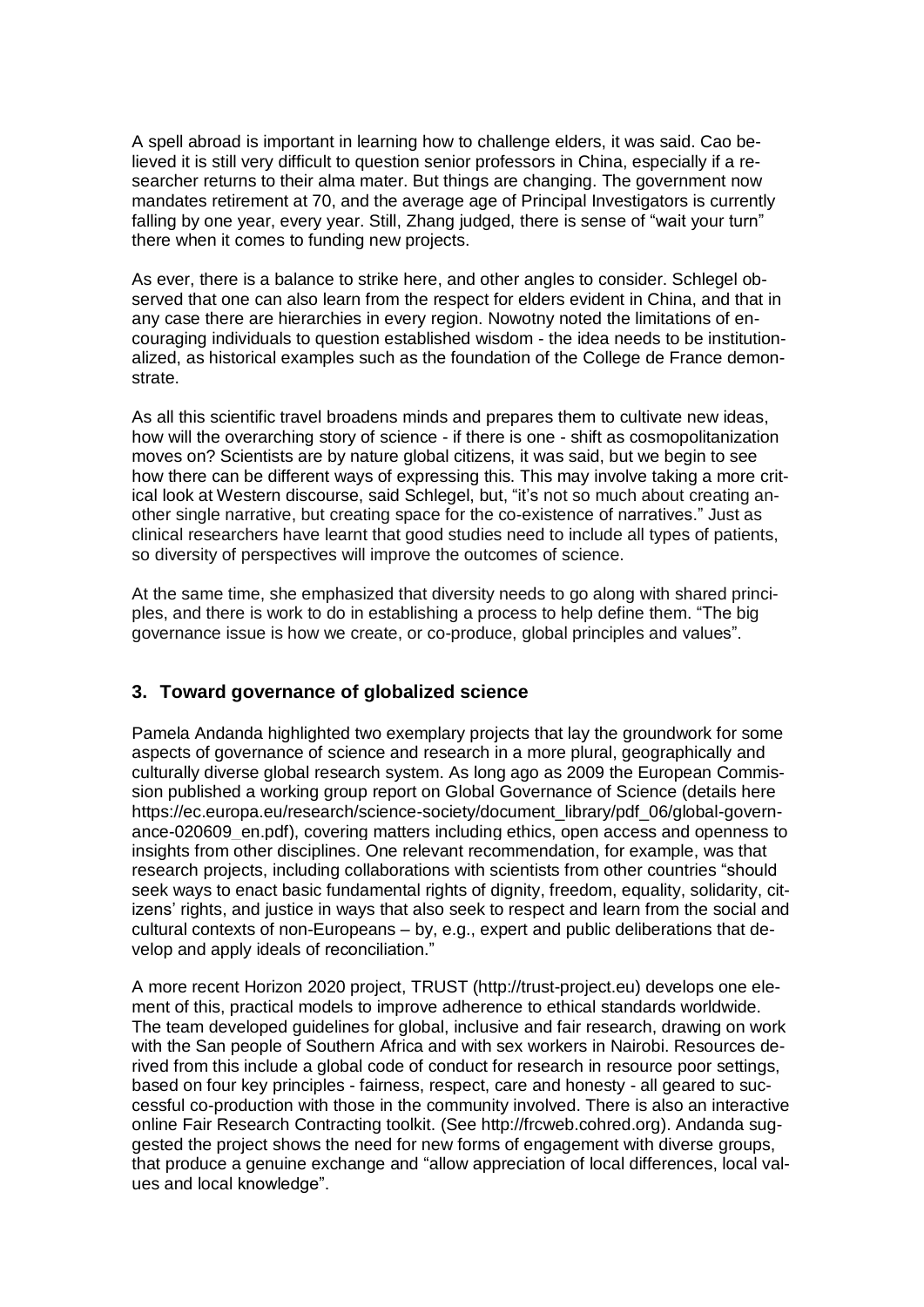#### **Science as a means to an end, but always with quality control**

Flavia Schlegel developed this point in the context of the Sustainable Development Goals, the first globally agreed agenda that explicitly mentions ST&I. They incorporate a view of science as a means to an end, rather than a value to be protected, and underline how the governance challenge is becoming more complex - "multi-polar, multistakeholder and multi-level". She saw a need to strengthen regional governance entities, and to draw new actors into whatever structures are laid down. Success would be evident if the output of any process is relevant to the people who should profit from the research agenda in play.

Wei Yang, reflected on China's rapid growth, and how success in expanding their research system highlights the need to maintain quality as output increases. This has been addressed by shifting emphasis from quantitative to qualitative metrics - with university promotions depending on more than bean counting - and by encouraging international collaboration. The National Natural Science Foundation of China (NSFC), which he served as President, has overseen a ten-fold increase in the budget for international collaboration in the last 11 years, and the number of Chinese authored papers with international co-authors has increased even more.

There is also a multi-pronged effort to reinforce research integrity, ranging over education, regulation and strong action on the part of individual institutions. In 2015, when scores of Chinese authored papers were retracted by major journal publishers who uncovered fake peer reviews, the response was thorough: "We investigated all the cases that involved NSFC, called back all related funding, set up embargo periods for grant applications, and disclosed to the public the involved personnel and institutions. We called two press conferences to announce the investigation results". China also contributes to the Global Research Council and the World Conference on Research Integrity, as suitable fora for "top down" recommendations on research integrity.

Zhang wondered if it was time to work more on discourse and culture in China, move beyond simple concerns with plagiarism, and "raise the bar" on research ethics education in China. In her experience interviewing scientists in China about research ethics a common response was "we're fine because we don't copy anything", suggesting that they needed to broaden their thinking about what might amount to compromising scientific integrity.

Magdalena Skipper, Editor-in-Chief of *Nature*, agreed that integrity is fundamental and has to be part of researchers' identity. Researchers work to find out how the universe works, which leaves no room for malpractice. It is also important to recognize the crucial difference between having integrity and being incorrect, and not having integrity and trying to fabricate or manipulate data. And she added: "Don't lose sight of the fact that an important part of science is to be wrong – and then correct it!"

As far as ensuring research integrity goes, journals have an important part to play, and are already doing so. For example, *Nature* has worked on ways for researchers to report on their results in a transparent way, including reporting summaries tailored to different disciplines. There is evidence now that these are informing design of experiments as well as shaping how the results are presented.

Max Voegler agreed that research integrity is something publishers are working on, both through policies and through technology. For example, there is work to develop an image corpus to aid detection of re-use. As well as journals' own interest, it is important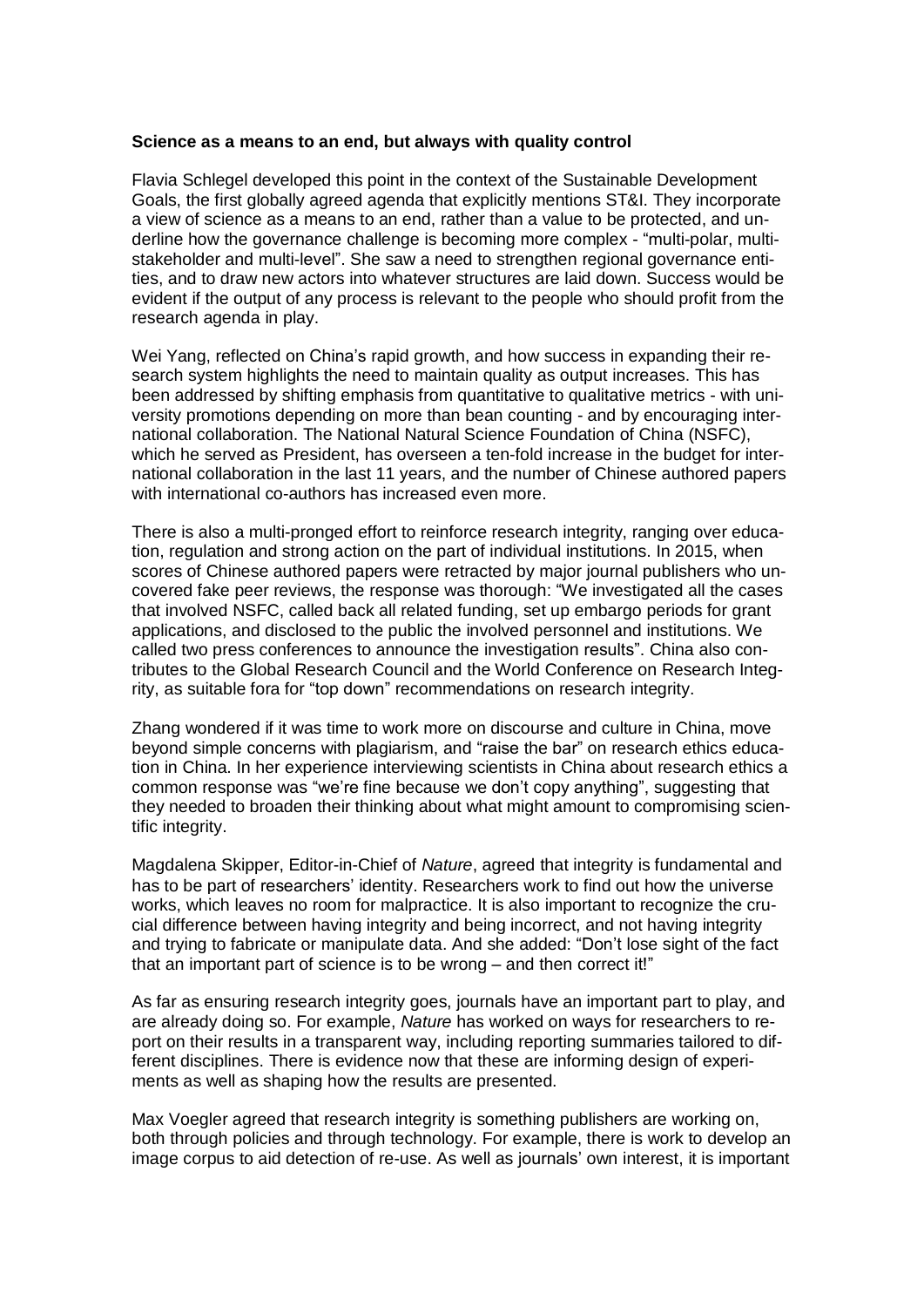for science as a whole, as part of retaining public trust. In that regard, funders and publishers are similar, he said. "They are gatekeepers and quality assurance instruments for the larger scientific enterprise, nationally or internationally - offering, if not governance, then certainly guidance".

Bourguignon endorsed the importance of vigilance for research misconduct: "You just need one bad case to kill thousands of efforts to create trust". However, funders' can only do so much. They may rely on contracts with institutions who provide assurances that they have the right systems in place. The European Research Council, for example, has no investigative powers, so may occasionally discover that "this structure that exists on paper does not exist in reality". Nor does it help that regulations differ from country to country.

Potthast emphasized that, among the various ethical considerations in play, it is important to identify some ethical universals as global science diversifies. In particular, there should not be any variation in what counts as fraud, or fabrication or falsification of data because "this is universal".

#### **Maintaining the free flow of people, and knowledge**

Assuming the conduct of the research is sound, and the data valid, there are additional considerations in ensuring that everyone who needs it can access it, and in making sure researchers can move with as little restriction as possible to enrich their experience by working in different countries.

Veugelers stressed the importance of gathering better comparative data on movement of people. However, small surveys indicate that the main motivation for moving is the quality of the research environment, while other technical and legal barriers are relatively unimportant. So it is the quality of science systems that generates mobility. Schreiterer agreed, emphasizing that international mobility of scientists is to a large degree self-organized, and people tend to go to places or people that they know are the best.

Sam Gyimah, Minister of State for Universities, Science, Research and Innovation in the UK, stressed the UK's commitment to ensure it can still benefit from incoming talent post-Brexit. More broadly, he was concerned that a rise in nationalism and protectionism could encourage immigration policies that discourage movement of scientific talent. Guarding against this might also be compromised by under-appreciating the value of science in a world of fake news.

Nowotny warned that there is already a problem in many countries with visas to attend a conference. "This really cuts into the lifeblood of science and makes the circulation of ideas impossible". She suggested that ministers for science were well aware of this, but interior ministries fail to recognize that scientists and researchers are a category that needs to be recognized. "Some important voices in science should really get up and say that this is unacceptable."

When it comes to flow of knowledge, Andanda raised a concern about the corporatization of academia. Over-reliance on indicators, especially the number of publications, is an obstacle to sharing quality. And proprietary claims on knowledge are "a huge barrier that people are too shy to talk about." This can even affect data sharing within the same institution. At a higher level, it was important to seek convergence between departments of government. Departments of trade were prone to set up bilateral trade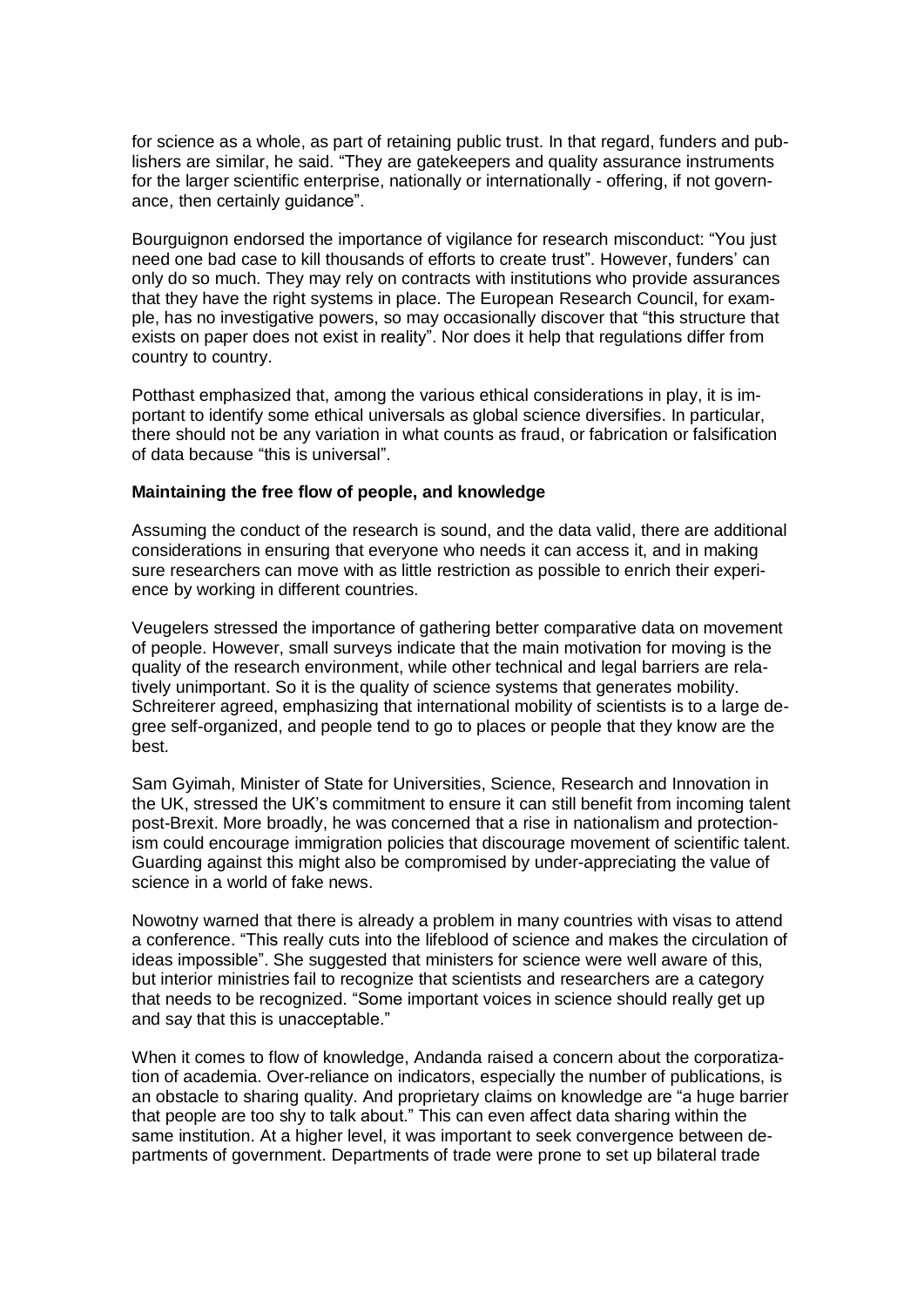agreements that impose data restrictions. Science and education departments would take a different view.

#### **Movement of people,** *and* **data**

Data sharing also raises delicate issue in some cross-national collaborations. Corrah pointed to "a fear amongst African researchers who collect data and don't have the know-how to publish beyond a local journal." The worry is that an overseas collaborator arrives and does a more sophisticated analysis, and the person who supplied the data ends up far down on the author list on a higher-profile paper.

There were several answers. Dissuade people from hoarding data by training them to analyze it fully, and publish, said Corrah. Make sure we value the data-generator, suggested Skipper: "The onus is on us as researchers, and publishers, to surface these different functions". It is an ethical question perhaps, suggested Aina. We need to consider how we organize recognition, and what governs the nature of acknowledgment or the ordering of names on a publication. Nowotny recalled that in some disciplines it is possible to mandate local collaborators in fieldwork. But it is still wise to ask if globalization is always good from a developing country's point of view. And Zhang pointed out that Chinese universities encouraged scientists to publish in English language journals, which hampered industrial translation there because companies did not read papers in English.

All of this also underlined the importance of the movement for open data, where support from funders and journals remains important. There are moves toward sharing knowledge about knowledge sharing - UNESCO's Global Open Access Portal [\(http://www.unesco.org/new/en/communication-and-information/portals-and-plat](http://www.unesco.org/new/en/communication-and-information/portals-and-platforms/goap)[forms/goap\)](http://www.unesco.org/new/en/communication-and-information/portals-and-platforms/goap) has information on 158 countries' approaches to open access, but there is still scope for cataloguing and codifying what works best so funders can see if they are following best practice.

A key issue is allowing for the costs of the necessary follow-up. Binding researchers to open data protocols incurs obligations for curation and transfer of data, which carry time and resource costs. As Voegler noted, "both curating data and doing the compliance work afterwards is a lot of work, so it is a significant challenge to fund it.". In addition, lab practices are highly disciplinary specific, so it will take time for each disciplinary community to find ways to adopt and adapt good practices for open data.

## **4. Final discussion**

The hazard of considering science, research, and institutions on a global scale is that you may be tempted to try and discuss all the problems of the world at once. To keep things within bounds, moderator Vivienne Parry invited everyone to focus on one of three big questions that ran through the entire day.

- How to ensure there are global research standards in ethics?
- How best to remove borders and barriers and increase free flow of people and knowledge?
- How to share scientific progress globally, and use it to tackle the grand challenges that face the entire world?